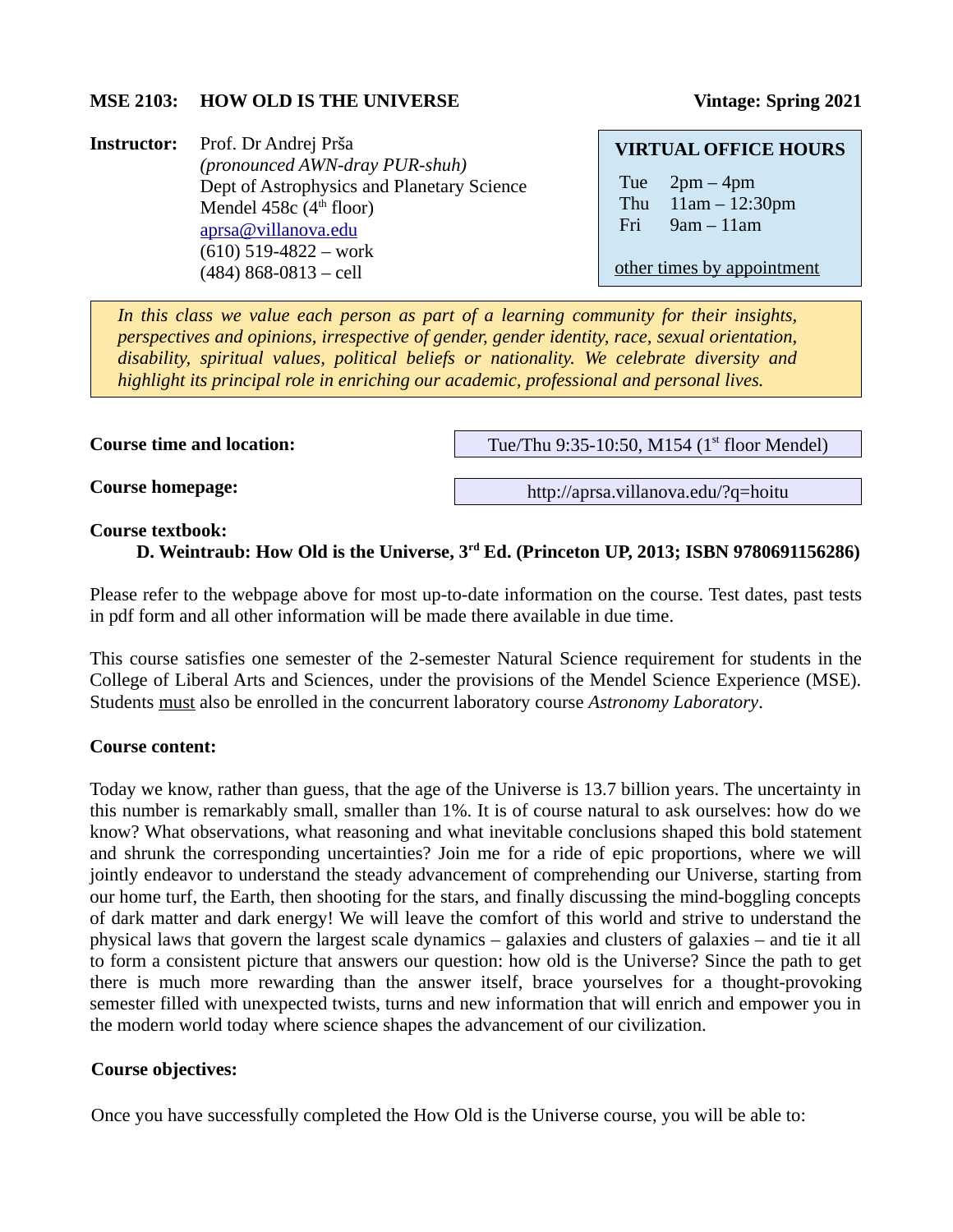- understand and appreciate the process of scientific discovery, from hypothesis to theory;
- educate and partake in a scientifically backed discussion on the age of the Universe;
- have the foundation for reading and following the news and advances from this field;
- gain proficiency with the basic astronomical vocabulary to propel you to other related field;
- gain independence and critical thinking to assess reasonableness of information content.

## **Know your professor:**

Who am I and why I might be qualified to teach this course? I am a professor of Astrophysics, with  $\sim$ 20 years of professional experience teaching and doing research in the fields of computational astrophysics, stellar physics and exoplanetary astronomy. I am a member of the *Kepler* Science Working Group – a NASA mission dedicated to discovering planets around other stars. I am also involved in the Transiting Exoplanet Survey Satellite (*TESS*), galactic astrometry mission *Gaia*, and the Large Synoptic Survey Telescope (*LSST*). I hail from Slovenia, a small Alpine country in Europe. When teaching, I put foremost emphasis on critical thinking, causal deductive reasoning and scientific thought and illustrate the power of science across history, geology, biology, physics and astronomy.

## **Course work and grading:**

Your final grade will reflect your effort and the scores you earn on **quizzes**, **tests** and **the final**.

- Every week (Tuesday but that's up for discussion) there will be an in-class quiz. Every quiz has 10 questions, with additional two questions for extra credit. Each quiz question is worth 10 points,  $100$  points total  $+20$  points for extra credit;
- there will be two 1-hour essay-type tests during the semester. These tests will have 5 questions, with an additional question for extra credit. Each question is worth 100 points, 500 points total + 100 points for extra credit;
- at the end of the semester there will be a **cumulative** final. The final will have 5 questions, with an additional question for extra credit. Each question is worth 200 points, 1000 points total + 200 points for extra credit;
- occasionally there may be other opportunities given for extra credit, such as an in-depth presentation of research topics and homeworks. Please see me to find out more about these opportunities.

If you do the math, you'll see that quizzes carry 1/3 of the grade, tests carry 1/3 of the grade, and the final carries 1/3 of the grade. Grading will be done according to the following breakdown:

| $0 - 56%$ | E    | 68-72% | C-   | 84-88%      | В     |
|-----------|------|--------|------|-------------|-------|
| 56-60%    | $D-$ | 72-76% | C    | 88-92%      | $B+$  |
| 60-64%    | D    | 76-80% | $C+$ | $92 - 96\%$ | $A -$ |
| 64-68%    | D+   | 80-84% | B-   | $96-100\%$  |       |

# **Attendance:**

Talking about attendance in the covid19-infested 2021 is a bit tricky. I will never insist on your presence in lecture, be it in person or remotely. There will be no attendance sheets and no penalties for missing the lecture. You never need to provide me with any evidence for missing any lectures. You are